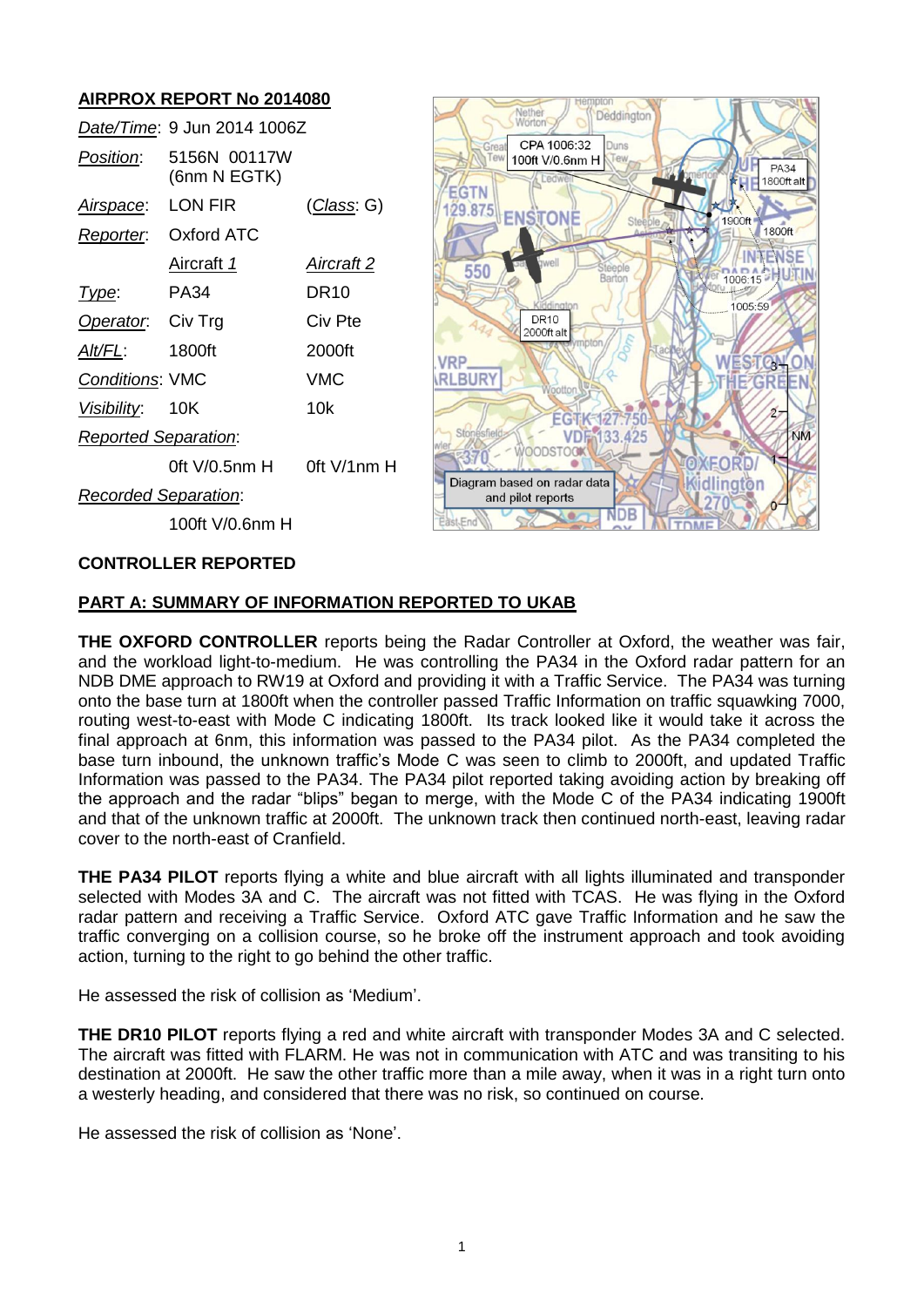### **Factual Background**

The weather at Brize Norton was reported as:

METAR EGVN 090850Z 15006KT 9999 FEW030 SCT120 20/14 Q1015 BLU NOSIG

#### **Analysis and Investigation**

#### **CAA ATSI**

ATSI had access to reports from Oxford ATSU and both pilots, area radar recordings and RTF and transcripts of the Oxford Radar frequency.

At 0941:47 the PA34 contacted Oxford Radar at 5000ft. The PA34 was identified and a Traffic Service agreed. The PA34 entered the hold at the OX, was descended to 3500ft and at 0959:10 was cleared for the NDB/DME approach to RW19 maintaining 3500ft. After the PA34 had reported beacon outbound the descent restriction was removed.

At 1005:24 the Oxford Radar controller passed traffic information to the PA34 on "*traffic southwest two miles eastbound indicating altitude one thousand eight hundred feet looks like it will cross the final approach track at six miles*" (Figure 1).



Figure 1 (blue arrow indicates the final approach track).

At 1006:00 the controller updated the traffic information to the PA34 as "*previously reported traffic right one o'clock one mile crossing right to left indicating two hundred feet above*" (Figure 2). The PA34 replied "*traffic in sight*".



Figure 2.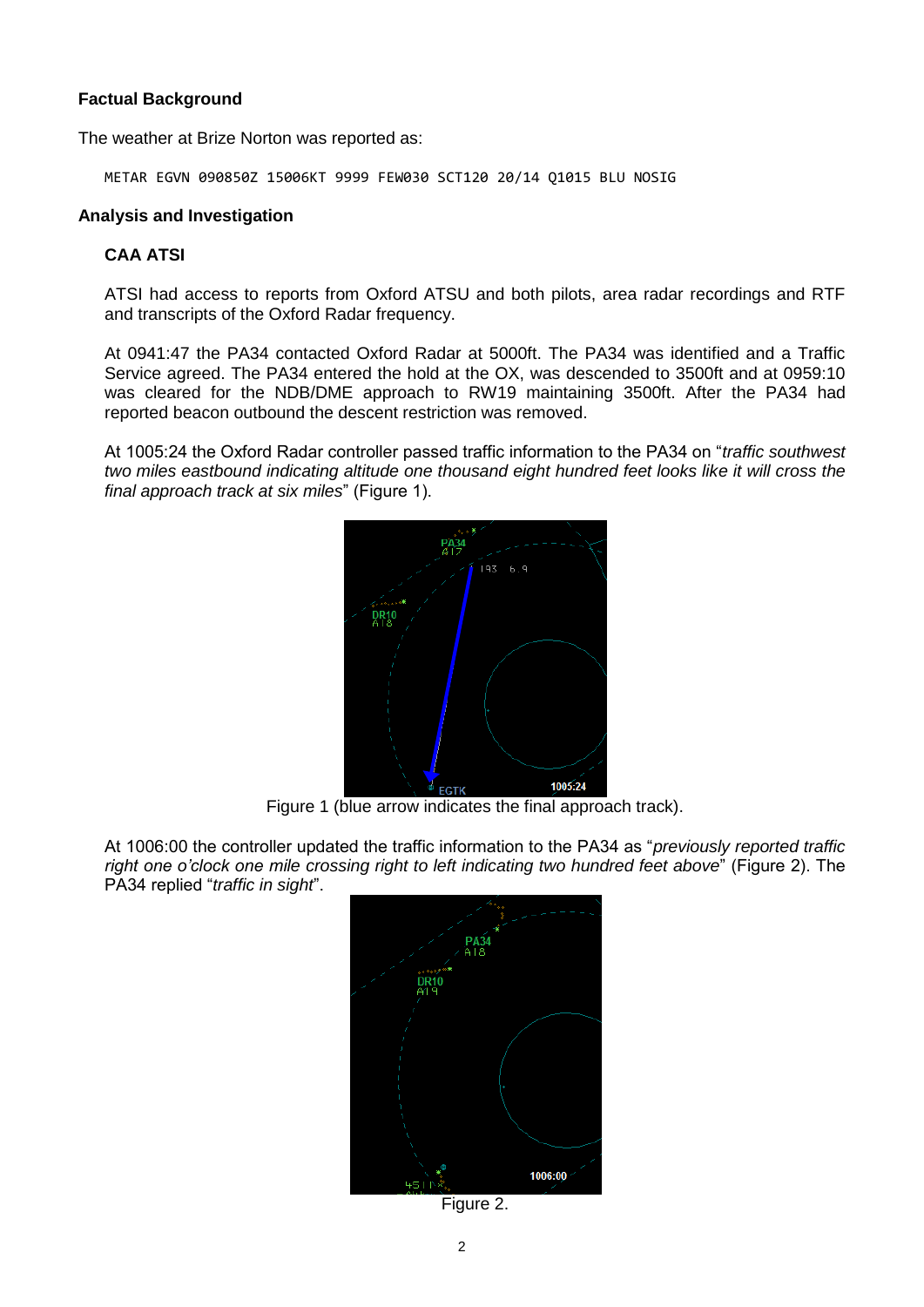The two aircraft continued to converge and the PA34 turned to the right (Figures 3, 4 and 5).





Figure 5 (CPA).

At 1006:40 the PA34 reported to Oxford Radar that they had just taken avoiding action and requested to reposition. The written report from the pilot of the PA34 stated that the two aircraft were converging on a collision course and that, following the traffic information passed by Oxford, the DR10 was sighted and the PA34 then broke off the instrument approach to take avoiding action and pass behind the DR10.

The written report from the pilot of the DR10 stated that there was no risk of collision and when they saw the PA34 it was in a right turn onto a westerly heading. The written report from the Oxford Radar controller stated that the DR10 was unknown traffic to Oxford, however, its track indicated that it would cross the RW19 final approach track at 6nm. Traffic information was passed to the PA34 and the PA34 broke off the approach.

CAP774, UK Flight Information Services, Chapter 3 Traffic Service, Paragraph 3.5 states that:

**'**The controller shall pass traffic information on relevant traffic, and shall update the traffic information if it continues to constitute a definite hazard, or if requested by the pilot. However, high controller workload and RTF loading may reduce the ability of the controller to pass traffic information, and the timeliness of such information.'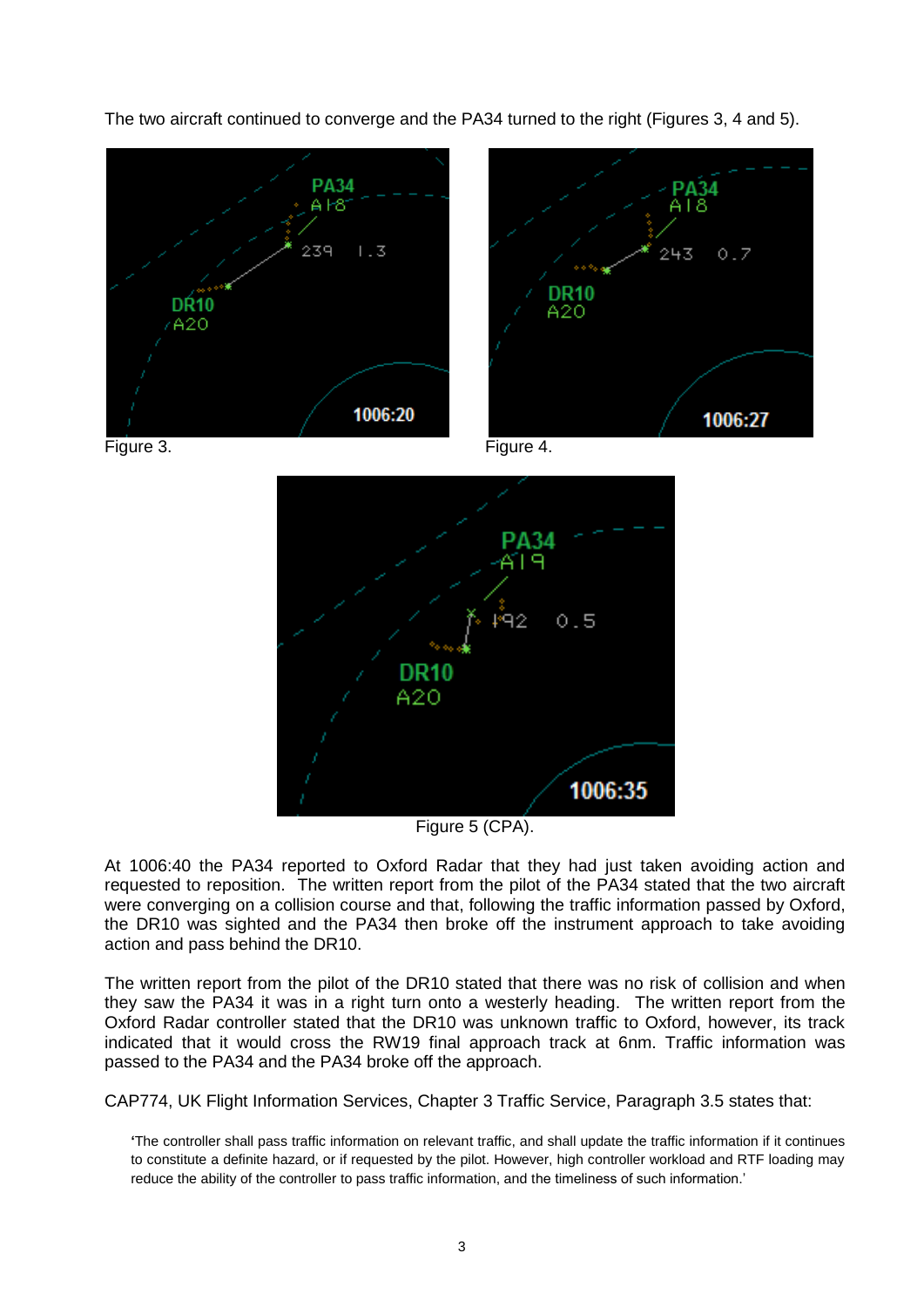The Oxford Radar controller passed traffic information on the DR10 to the PA34 as the PA34 turned inbound. The controller updated the information as the two aircraft continued to converge at which point the PA34 reported the DR10 in sight. The pilots of both aircraft were responsible for collision avoidance and the PA34 took avoiding action against the DR10.

### **UKAB Secretariat**

Both pilots shared an equal responsibility for collision avoidance and for not flying into such proximity as to create a danger of collision<sup>1</sup>. The geometry was a 'converging' situation and so the PA34 pilot was required to give way to the DR10 on his right.<sup>2</sup>

#### **Summary**

An Airprox was reported on 9<sup>th</sup> June 2014 at 1006 between a PA34 and a DR10. The PA34 pilot was under a Traffic Service in the radar circuit at Oxford and received Traffic Information on the DR10. The DR10 was not receiving an ATS. The PA34 pilot saw the DR10 and avoided to the right.

### **PART B: SUMMARY OF THE BOARD'S DISCUSSIONS**

Information available included reports from the pilots of both aircraft, transcripts of the relevant RT frequencies, radar photographs/video recordings, reports from the air traffic controllers involved and reports from the appropriate ATC and operating authorities.

The Board first discussed the actions of the PA34 pilot once he had made the decision to turn inbound. After receiving good Traffic Information from the Oxford controller he had elected to avoid the conflicting aircraft by turning onto a heading of West. The Board thought that there was very little else that he could have done to avoid the incident, and that the Traffic Information from the Oxford controller had allowed him to become visual with the traffic.

Turning to the DR10, the Board noted that the approach "feathers" on charts were there to alert pilots to the fact that traffic may well be making an instrument approach, and as such should act as a reminder to pilots to advise ATC of their positioning. Good airmanship would suggest that a call to Oxford ATC to inform them of his intentions would have been preferable, particularly bearing in mind his altitude. That being said, the Board also accepted that the pilot was perfectly within his rights to route as he did given that the area was within Class G airspace. The Board also noted that he had reported seeing the PA34 as it turned onto West, and surmised that this was probably after CPA, i.e. after the PA34 pilot had taken his avoiding action. The Board concluded that this had probably influenced his assessment of risk of collision given that the PA34 was tracking away at that point.

Looking at the actions of the Oxford controller, the Board agreed that he had given timely and accurate Traffic Information and that his update of the Traffic Information had served to enable the PA34 pilot to become visual with the DR10.

The Board agreed that the cause of the Airprox was a conflict in Class G resolved by the PA34 pilot following Traffic Information by ATC. There then followed a vigorous debate about the risk of the incident, with some members arguing that this was normal operations in Class G but others feeling that a risk category of C was more appropriate. In the end the Chairman put it to the vote and the Board agreed, by a narrow majority, that this was Category E, normal operations.

 $\overline{\phantom{a}}$ 

Rules of the Air 2007 (as amended), Rule 8 (Avoiding aerial collisions).

 $2$  ibid., Rule 9 (Converging).